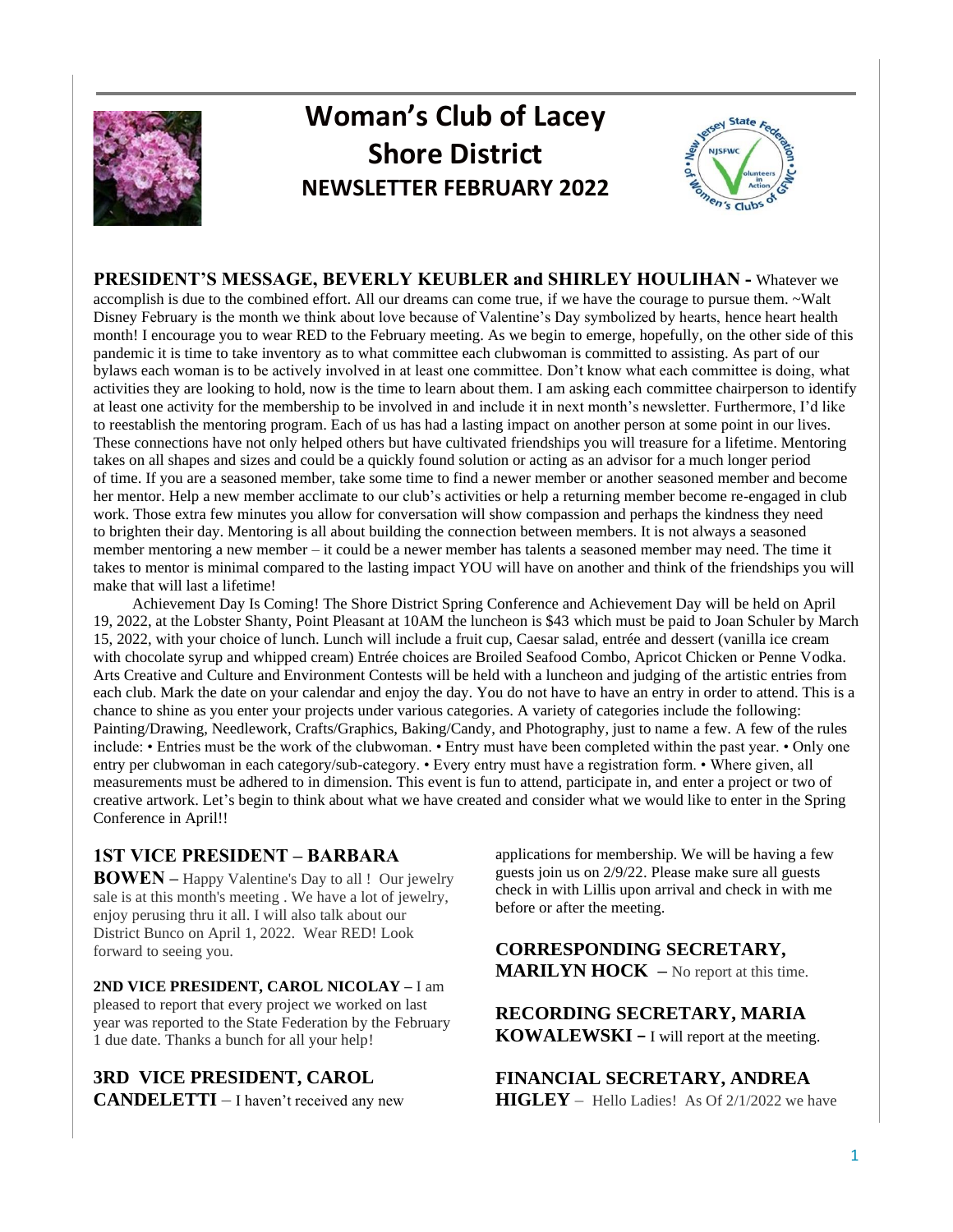104 members and 7 honorary. All our licenses are in for the new year so far. Please remember since covid it takes quite a while to get a new license so if you're planning any events that you will need a license for, please let me know asap. IF I know far enough ahead of time there should be no problem ! As you all know our dues are due in March. The amount is 36.00 . If anybody would like to pay now it will be gladly accepted! Regards Andrea

## **TREASURER, JOAN SCHULER** – Happy

Valentine's Day and Healthy Heart Month. The monthly report will be available at the meeting. Please continue to use your Income/Expense Vouchers when submitting a bill or giving me funds for deposit. Thank you.

## **FEDERATION SECRETARY** - **LORI VIRCILLO –**

#### NJSFWC CONVENTION HOTEL CODE

Please use the following information when booking your Convention Hotel room. All room reservations are to be made directly with the Tropicana Atlantic City before March 24, 2022, by calling 1-888-516-2215 Group name: NJSFWC 2022. Group code: ST04WC2 Single or Double Occupancy: \$83.67 per night.

#### SHORE DISTRICT

District Performing Arts Day March 22, 2022, 10:00 a.m. (Snow date March 30, 2022) Point Pleasant Woman's Clubhouse 513 St. Louis Avenue, Point Pleasant. Spring Conference April 19 at Lobster Shanty Point Pleasant Beach. Cost is \$43. Due by 3/20.

#### **COMMUNITY SERVICE PROGRAMS**

# **ARTS & CULTURAL: Adrienne Melnyk** – **CONSERVATION: Joyce Huffert, Diane**

**Moser, Diane Bauerhuber, Fran Geduldick** - We will be starting a new project in honor of Earth Day 2022 with the Wands For Wildlife organization. The collection will be beginning now through April 2022. We will be collecting used clean, mascara wands (just the wands not the mascara container). The wands are shared with wildlife caregivers to use in the care and treatment of wild animals. They use the wands in many ways including direct care of the animals and help with cleaning items like syringes.

 We will collect the Used, CLEAN mascara wands at our February, March and April general meetings, and at activity days on Mondays. You can also drop them off at my house, 1770 Longwood Drive, Forked River. Thank you for your help! Diane Moser and Joyce Huffert, Chairpersons

## **EDUCATION: Debbie Smith and Lori**

**Vircillo** – We will be collecting new and gently used children's books for Bridge of Books until April. At the end of the month, we will be having a poster contest for 3rd grade students during Read Across America week. Hope everyone stays healthy!

#### **HOME LIFE: Carol Jones, Sheila**

**Anderson** – Please continue to bring eyeglasses, aluminum tabs and cell phones to each meeting. Every donation counts! Thanks!

## **NURSING HOME: Sally Blood, Joyce**

**Huffert and Andrea Higley** – In need of the following items: toiletries, toothpaste, toothbrushes, stuffed animals, dolls and gently used clothing. Please bring the items to our general meetings.

#### **INTERNATIONAL OUTREACH:**

**Carol LaVelle** – I am still collecting new crafts, games, small toys, etc. for the children from "Operation Smile". The complete list of suggested items can be found on our website. Thank you for your generosity.

#### **LITERATURE: Nancy Conway, Fran**

**Celantano –** Happy Valentine's Day! The book for February 15 is Magpie Murders by Anthony Horowitz. The meeting starts at 12 pm and we need several people to bake some goodies. Let me know who will. March's book has been changed to The Day the World Came to Town (Gander, Newfoundland on 9/11 where planes were diverted).

#### **PUBLIC ISSUES: Carol Crotty** – At our

January meeting members contributed 60 cans of tuna. Great participation. Thank you.

## **Happy Valentine's Day**

**Wrapped In Love Program -** Two additional blankets were donated this month. *I HAVE YARN!* Yarn is available for all interested in knitting or crocheting for this program. Thank you to all who contribute to this effort.

## **NJ SHARING NETWORK: Jo Facciolli, Adrienne Melnyk and Joan Schuler**

Planning is underway for the *2022 5K Celebration of Life* in Long Branch. I will be asking for participants to walk in this 5K and represent a donor family from Lacey Township who doesn't already have a sponsor. I will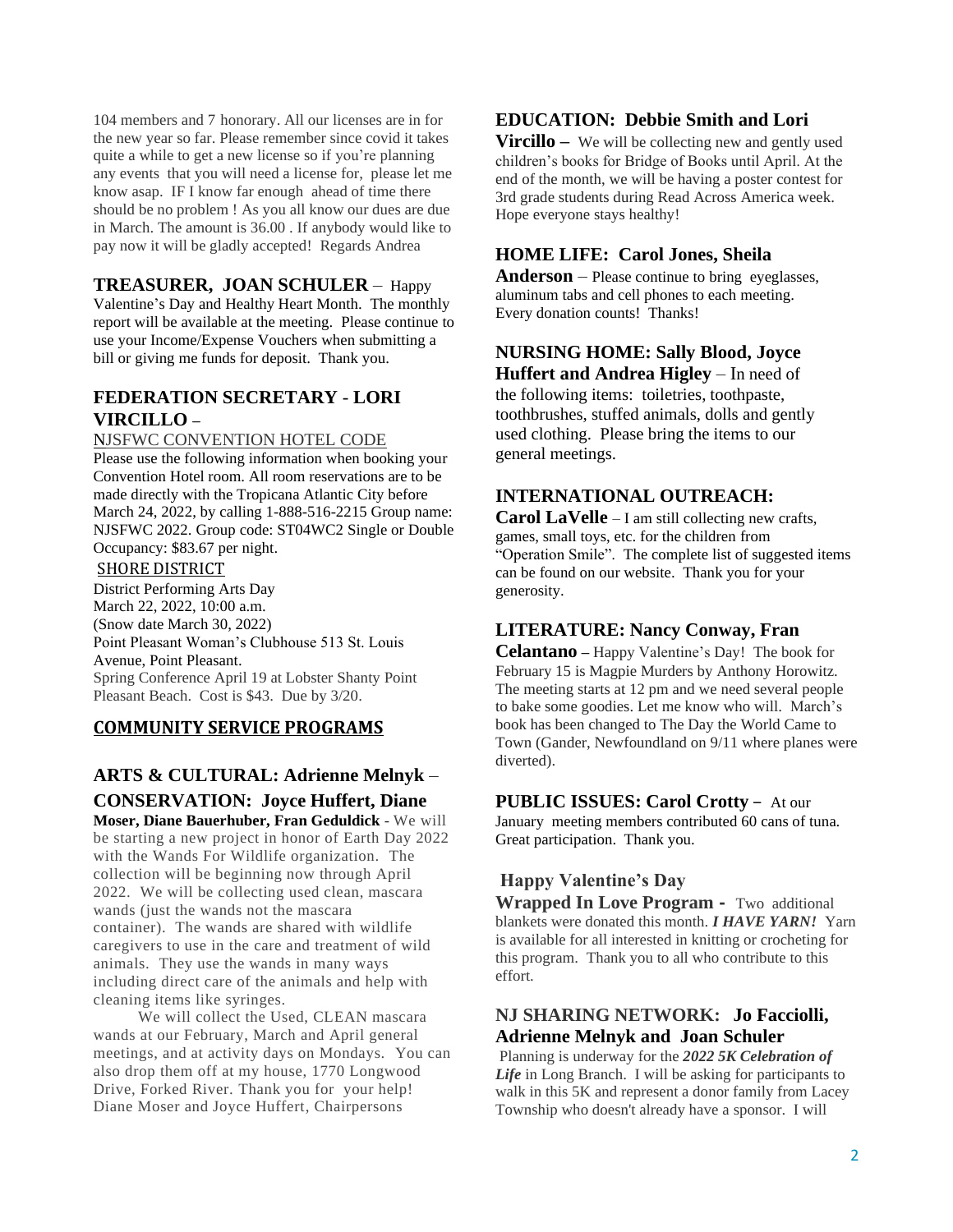provide additional information as the weeks pass and the meetings become more frequent. The 5K Celebration of Life is a healing and uplifting experience for those whose lives have been touched by organ and tissue donation and transplantation. You don't want to miss this one!

#### **STANDING COMMITTEES**

## **COMMUNITY IMPROVEMENT PROGRAM:**

#### **Mariana Marzacco, Chairperson 50/50/ Raffle for Multiple Disability Program**

Congratulations to Regina Flach on winning \$80 at the January General Meeting. Thank you for buying a raffle ticket which supports our High Schools "Life Skills Program." Wishing you all a Happy Valentine's Day.

#### **DOGGIE ANGELS: Lil Campbell, Rachel**

**Clemmer and Rae Mauri** – Please continue to donate your old blankets, quilts, towels, etc. for our little furry friends. Thank you.

## **BY LAWS/PARLIAMENTARY:**

**Ellena DiCicco -** We now have a new meeting place to continue our good work. Also, we must remember that the virus is still with us so be safe and healthy.

 It would be a good idea to review our By Laws and Standing rules if you have some free time. Thank you, Ellena DiCicco

## **EULOGIES: Nancy Fortin -**

**NEWSLETTER: Joan Schuler**. Please forward information to [jschuler13@gmail.com](mailto:jschuler13@gmail.com) or 1-609-661-2100 by the Friday before the General Meeting date. Thank you.

#### **REGISTRATION/PHONE: Lil Campbell, Linda Hintz**

#### **COMMUNICATIONS: Jo Facciolli**

If you are not receiving emails from the Club, make sure I have your email address. . [Jof1217@comcast.net](mailto:Jof1217@comcast.net)

**Website**: Please review for your department and let me know if there are any corrections or changes. Also, if you wish to advertise your fundraiser on the website, you must send me your information.

#### **Photographer: Linda Hruska –** .

#### **Facebook: Carol Candeletti**

#### **Roving Reporter**: **Joan Engelhardt –**

This month I was able to interview Carol Crotty. Carol is very involved with WCOL and spends time collecting TUNA for food bank in this area. Carol was raised in the Bronx and Northern New Jersey. In 2003 she moved to Lanoka Harbor. Mother of three children Doreen being her oldest and mother of two. Another daughter Denise also a mother of two, one of which passed away recently last spring. A son Peter who is single and lives in New Paltz completes the family.- Carol is also a proud greatgrandmother of a little grandson.

 Carol had an interesting career as a adolescent psychiatric nurse in Mt. Holly for over 25 years until retirement in 2009. The Woman's Club of Lacey was lucky to get Carol as a member in 2007. You can also find Carol in her garden which she enjoys taking care of.

 I asked Carol what her favorite saying is "I cried because I saw a man without shoes until I saw a man with no feet. As you can see Carol is a compassionate and a loving person. Thank you, Carol, for sharing your history and family with us.

## **DOMESTIC VIOLENCE - Providence House: SPECIAL COMMITTEES FUNDRAISING EVENT CHAIRS:**

**CALENDAR CLUB: Beverly Keubler -**

# **MONTHLY BASKET RAFFLES Laurie Burke, Carol Setzer –**

**TRIPS: Barbara Bowen –**

## **ACTIVITY DAY: Lina Kazala –** Have fun

learning or playing Mah Jongg or cards at Community Hall on Mondays from 12-3:30. Our new location which is warm, sunny and bright and a great place to gather is the New Community Hall (the old Knights of Columbus Hall) on Lacey Road across from the library. We will play every Monday except for July 4 and Labor Day.

 Please support this good fundraiser with your \$2.00. Happy Valentine's Day.

## **ACHIEVEMENT DAY: Adrienne Melnyk**

Achievement Day will be held on April 18 at the Lobster Shanty. More details to follow. Thank you.